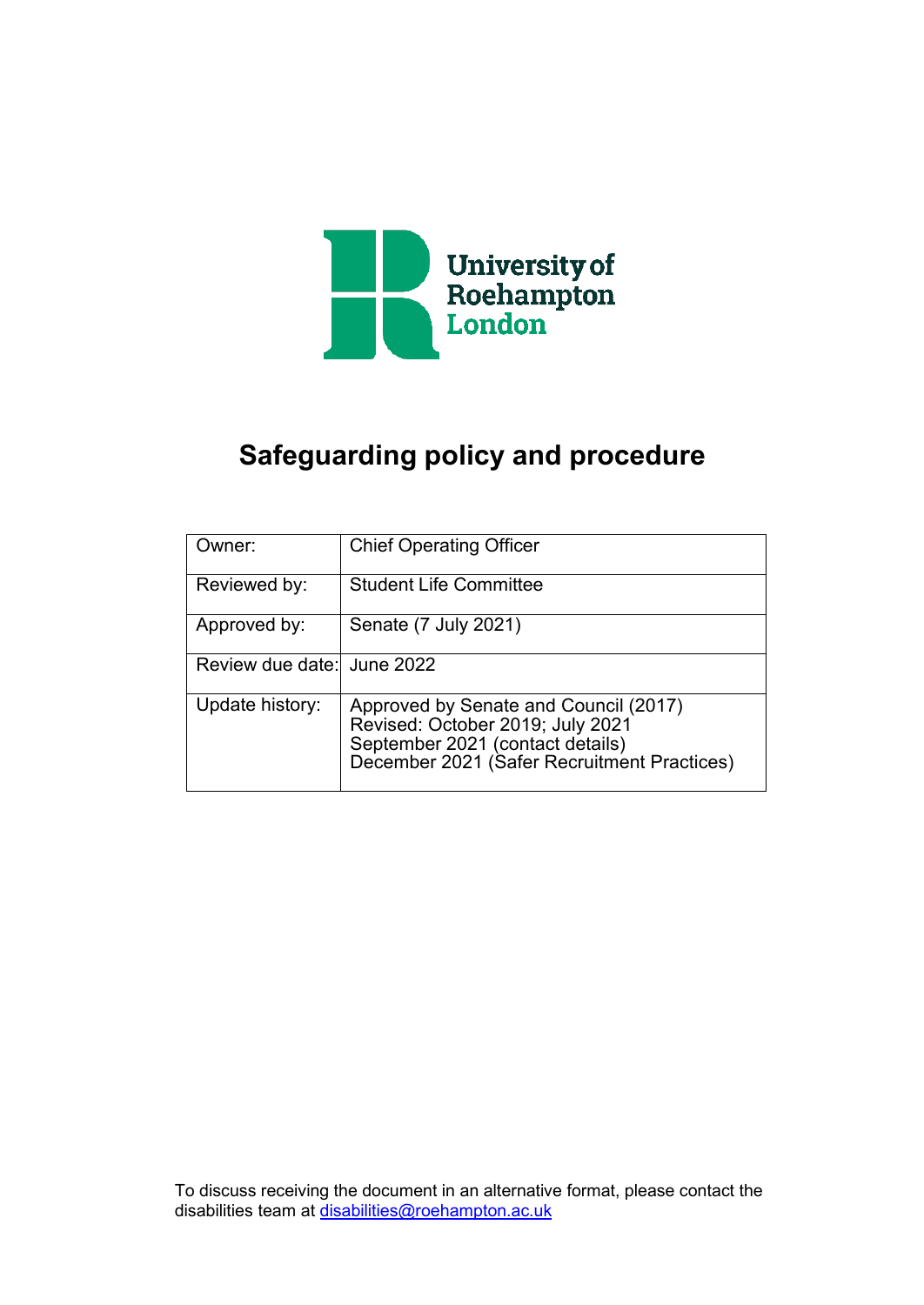## Safeguarding children and adults at risk policy **CONTENTS**

| 1. |                                                                                  |  |  |  |  |
|----|----------------------------------------------------------------------------------|--|--|--|--|
| 2. |                                                                                  |  |  |  |  |
| 3. |                                                                                  |  |  |  |  |
| 4. |                                                                                  |  |  |  |  |
| 5. |                                                                                  |  |  |  |  |
| 6. |                                                                                  |  |  |  |  |
| 7. | Safeguarding for students who are adults at risk or under the age of 18 years 6  |  |  |  |  |
|    | 7.1.                                                                             |  |  |  |  |
|    | 7.2.                                                                             |  |  |  |  |
|    | 7.3.                                                                             |  |  |  |  |
|    | 7.4.                                                                             |  |  |  |  |
|    | 7.5.                                                                             |  |  |  |  |
|    | 7.6.                                                                             |  |  |  |  |
|    | 7.7.                                                                             |  |  |  |  |
|    | 7.8.                                                                             |  |  |  |  |
| 8. | Safeguarding arrangements for children and adults at risk who are not students 9 |  |  |  |  |
|    | 8.1.                                                                             |  |  |  |  |
|    | 8.2.                                                                             |  |  |  |  |
|    | 8.3.                                                                             |  |  |  |  |
|    | 8.4.                                                                             |  |  |  |  |
|    | 8.5.                                                                             |  |  |  |  |
|    | 8.6.                                                                             |  |  |  |  |
|    | 8.7.                                                                             |  |  |  |  |
|    | 8.8.                                                                             |  |  |  |  |
| 9. |                                                                                  |  |  |  |  |
|    |                                                                                  |  |  |  |  |
|    |                                                                                  |  |  |  |  |
|    |                                                                                  |  |  |  |  |
|    |                                                                                  |  |  |  |  |
|    |                                                                                  |  |  |  |  |
|    |                                                                                  |  |  |  |  |
|    |                                                                                  |  |  |  |  |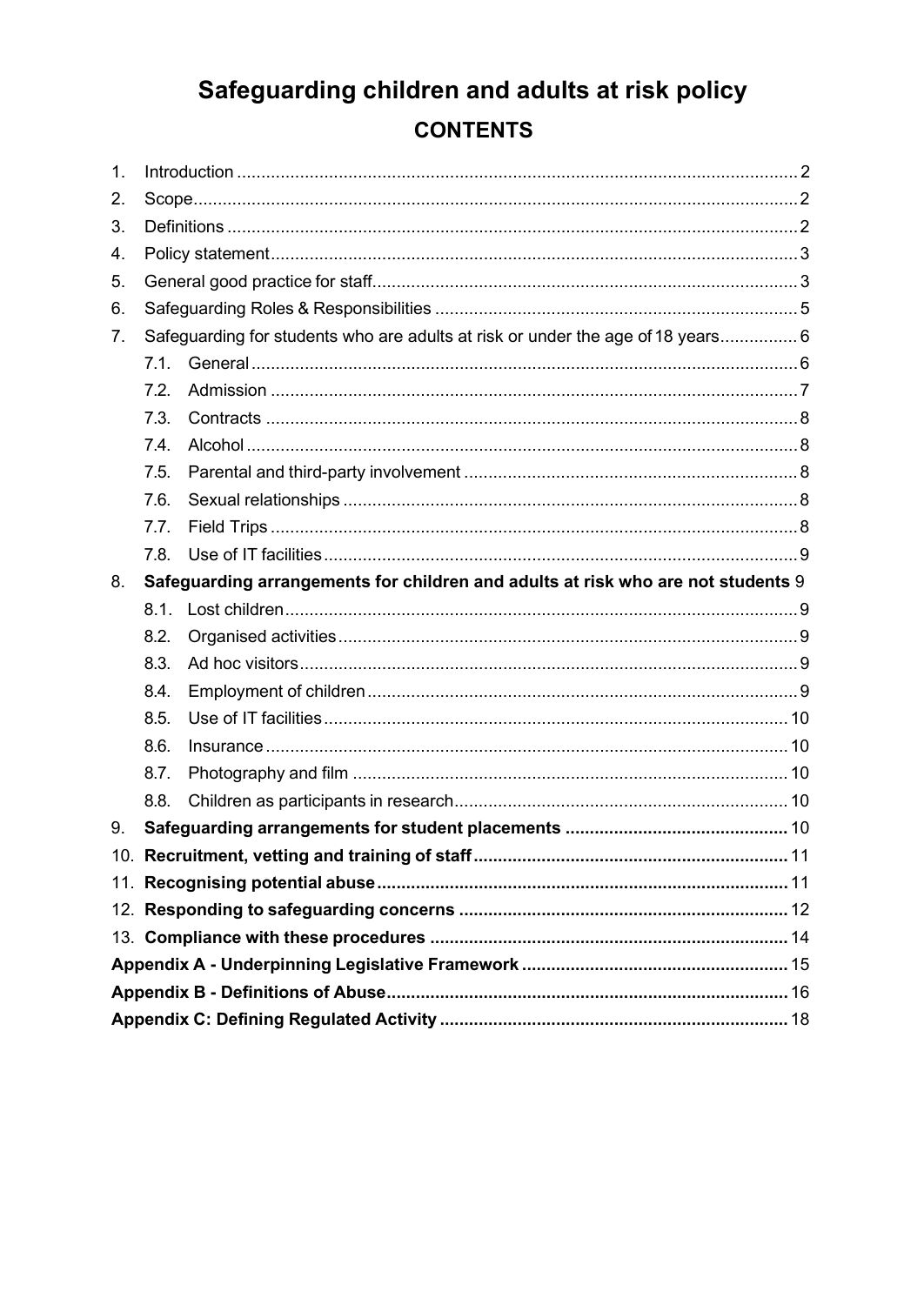### **SAFEGUARDING CHILDREN & ADULTS AT RISK POLICY & PROCEDURE**

#### <span id="page-2-0"></span>**Introduction 1.**

- 1.1. This document sets out the University's policy and procedures to ensure a safe environment for children and adults at risk.
- 1.2. This policy aims to ensure children and adults at risk, and all those who work with them, are safe and supported within the institution and when participating in its organised activities.
- 1.3. The University believes all individuals have a right to learn and develop within a safe environment and is committed to protecting children and adults at risk from harm. The University is not however 'in loco parentis' (in the place of the parent) and cannot accept the responsibilities of a guardian to any member of its community.
- 1.4. The University also recognises its responsibilities to protect staff, students, contractors, governors, consultants and volunteers against unfounded allegations of abuse.

#### <span id="page-2-1"></span>**2. Scope**

This policy applies to all University staff, applicants, students, volunteers, University representatives, and visitors to the University. It applies to all activities involving contact with children or adults at risk, including where those activities are delivered virtually via an online environment.

For the purposes of this policy, University staff refers to any permanent, fixed term, associate, temporary or other members of staff employed by the University, including student ambassadors. For staff on contracts, it should be clear which organisation's safeguarding policies and procedures should be followed.

#### <span id="page-2-2"></span>**3. Definitions**

- 3.1. A "student" is anybody who is enrolled on a University of Roehampton programme of study, as defined in the University's Academic Regulations.
- 3.2. "Children["1](#page-2-3) are people under the age of 18 years.
- 3.3. The term 'adult at risk' is used in this policy in place of 'vulnerable adult'. We use 'adult at risk' as a replacement for 'vulnerable adult', as 'adult at risk' is used throughout existing government [guidance](https://www.gov.uk/government/collections/safeguarding-adults-at-risk-office-of-the-public-guardian#safeguarding-strategy-2019-to-2025)
- 3.4. 'Adults at risk' are people aged 18 years or over, who may be in need of community care services by reason of mental or other disability, age or illness, and who are or may be unable to take care of themselves, or unable to protect themselves against significant harm or exploitation.
- 3.5. Abuse is a violation of an individual's rights through the inflicting of harm or, through omission resulting in harm. Types of abuse are defined in **Appendix B**.
- 3.6. Neglect / Self-Neglect is the persisting failure to meet an individual's basic physical or psychological needs. This includes failure to provide access to appropriate healthcare, support, or educational services; the withholding of the necessities of life, such as medication, nutrition, and heating.
- 3.7. Radicalisation is the process by which an individual comes to support terrorism and /or extremist ideologies associated with terrorist groups.

<span id="page-2-3"></span><sup>1</sup> In this document, as in the Children Acts 1989 and 2004 respectively, a child is anyone who has not yet reached their 18th birthday. The term 'children' includes 'children and young people' throughout this policy.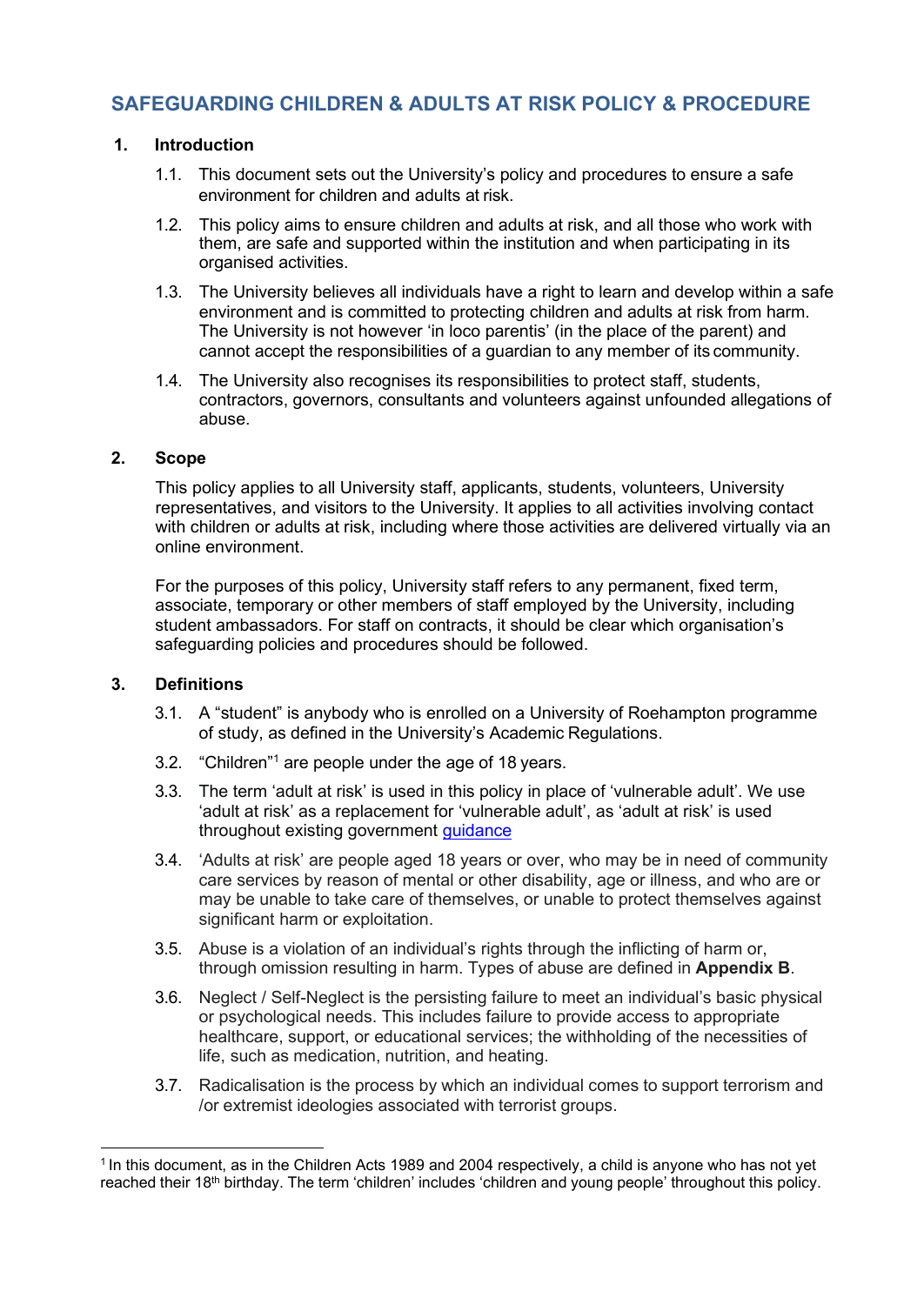#### <span id="page-3-0"></span>**4. Policy statement**

The University safeguards children and adults at risk in the following ways:

- 4.1. By seeking to make the University safe and welcoming for all.
- 4.2. By prioritising specifically, the welfare and protection of children and adults at risk.
- 4.3. By appointing staff with specific responsibilities regarding safeguarding (see section 6).
- 4.4. By giving staff information, training and guidance about how to recognise potential abuse, how to respond appropriately and report it, and by making staff aware that they have a responsibility to report any concerns they are aware of regarding a safeguarding matter to the appropriate person (see sections 6, 11 and 12).
- 4.5. By adopting a broad approach to its safeguarding responsibilities which encompasses well recognised forms of abuse (see Appendix B), but also considers issues such as the prevention of radicalisation amongst students.<sup>2</sup>
- 4.6. By ensuring all suspicions and allegations of abuse are taken seriously, investigated and responded to swiftly and appropriately.
- 4.7. By consulting potential victims of abuse and, where possible and appropriate, taking their views into account as part of deciding an appropriate course of action.
- 4.8. By sharing information appropriately, working in partnership with relevant agencies, and ensuring that all parties recognise their responsibilities to each other, including acting upon them and accepting collective responsibility for safeguarding arrangements.
- 4.9. By ensuring that all staff adhere to this policy and that all managers ensure that the policy is an integral part of induction and training.
- 4.10. By ensuring that the Safeguarding Officer and Designated Safeguarding Leads attend an annual training course. Key staff working closely with adults at risk and children should also have regular training. Mandatory online safeguarding training will be available for all staff to complete every three years.

#### <span id="page-3-1"></span>**5. General good practice for staff**

- 5.1. Everyone who works at Roehampton shares a responsibility for making the University a safe and secure environment for all its members.
- 5.2. Safeguarding over-rides confidentiality, data protection, internal hierarchies and other objectives. Staff should not collude with a parent, a child, or another staff member to keep concerns secret in areas of safeguarding.
- 5.3. Any member of staff whose normal duties will include regulated activity will be vetted by a DBS check (see Appendix C) before taking up the role, and are obliged to notify the University of any subsequent criminal convictions that may impact upon their future employment with the University.
- 5.4. The University considers that intimate or sexual relationships between staff and students under the age of 18 or who are adults at risk to be an abuse of trust, and notes that such relationships may also constitute a criminal offence.
- 5.5. One-to-one meetings with students under the age of 18 or adults at risk, or other meetings outside the normal teaching / office environment, should be conducted with due regard to the potential sensitivity of the situation. Ideally meetings should be conducted in an area where at least one other member of staff is present, including online meetings and interviews.

<span id="page-3-2"></span><sup>&</sup>lt;sup>2</sup> Guidelines on dealing with sensitive issues can be found at [University](https://www.roehampton.ac.uk/corporate-information/policies/) Policies.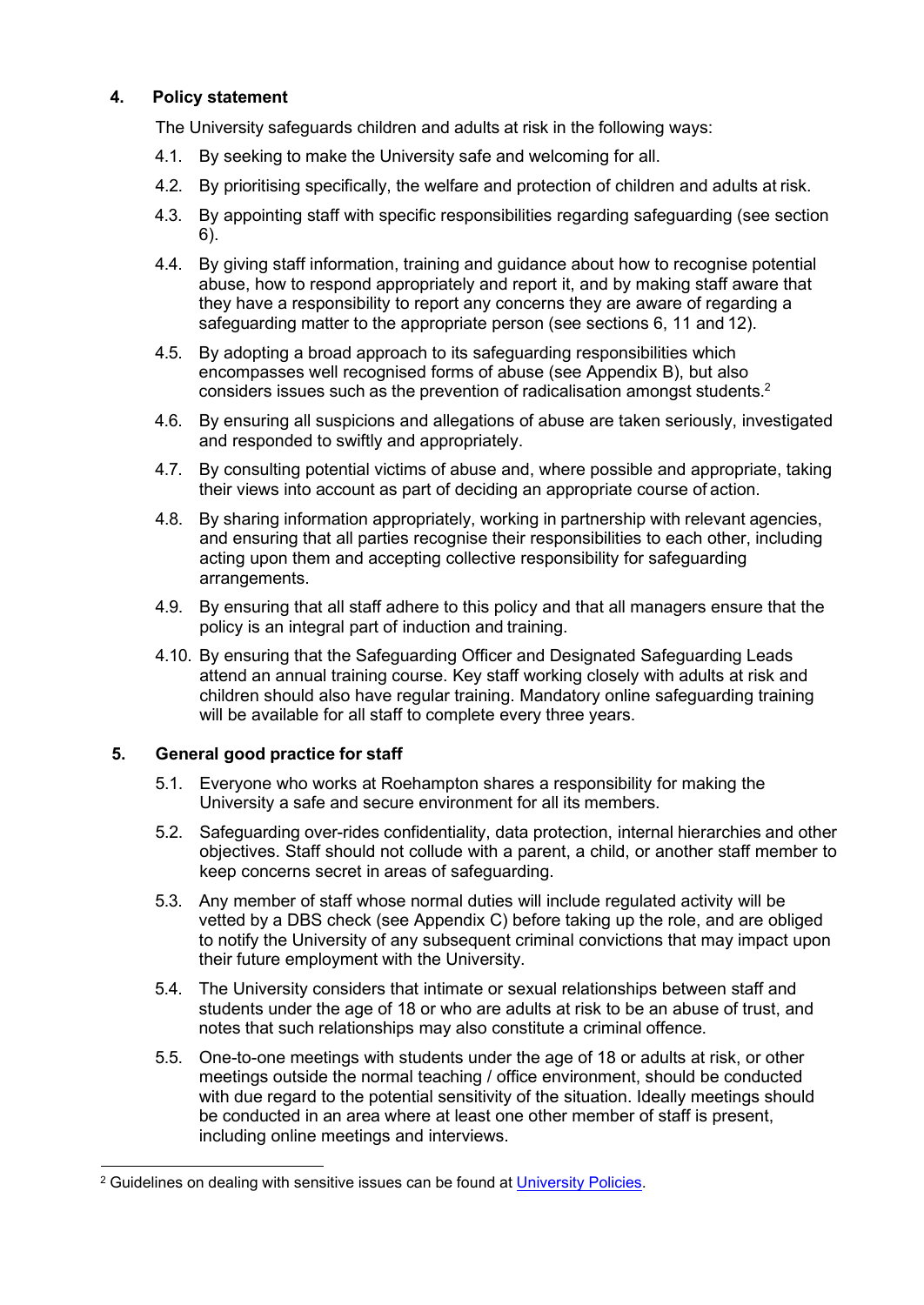- 5.6. Unnecessary physical contact with children or adults at risk should be avoided. Whilst these gestures may be well intentioned, such acts are sometimes not welcomed by the recipient or misinterpreted by third parties.
- 5.7. Staff administering first aid should ensure, wherever possible, that another member of staff is present if they are in any doubt as to whether necessary physical contact could be misconstrued. However, staff should not hesitate to issue first aid in an emergency.
- 5.8. Care should be exercised in the use of language. For example, unnecessary comments which have or could be interpreted as having an inappropriate sexual connotation should be avoided.
- 5.9. The personal telephone number, personal email or home address of any staff member should not be given to children or students who are adults at risk.
- 5.10. In situations where it is necessary for a trained staff member to restrain a person in order to prevent injury or damage, only the minimum force necessary must be used and any action taken must be to restrain only, and only for as long as is necessary to prevent harm. Anyone not trained should be assisted by Security.
- 5.11. There will be occasions when children and adults at risk are placed in settings outside of their normal place of study (e.g. a placement, field trip, summer school, or taster event). Organisers must ensure that appropriate DBS checks have been made, risk assessments are conducted, and procedures are in place to protect children and adults at risk from harm.
- 5.12. In the case of any child or adult at risk making a disclosure of abuse or where there is cause for concern, explain to the student that this information will have to be reported and follow the advice in Section 12 of this policy. Do not attempt to resolve any concerns alone and report all allegations or suspicions of abuse.
- 5.13. If a member of staff feels that they or other members of the University may be at risk from being the subject of or exposed to unwarranted accusations in connection with children or adults at risk, they should alert their Head of Department or line manager and contact the Designated Safeguarding Lead through contacting [info@roehampton.ac.uk.](mailto:%20info@roehampton.ac.uk)
- 5.14. There will be a monitored email address, reports to which will, if necessary, result in the invocation of this policy and procedure. Any individual can contact [info@roehampton.ac.uk](mailto:%20info@roehampton.ac.uk) to raise a safeguarding concern.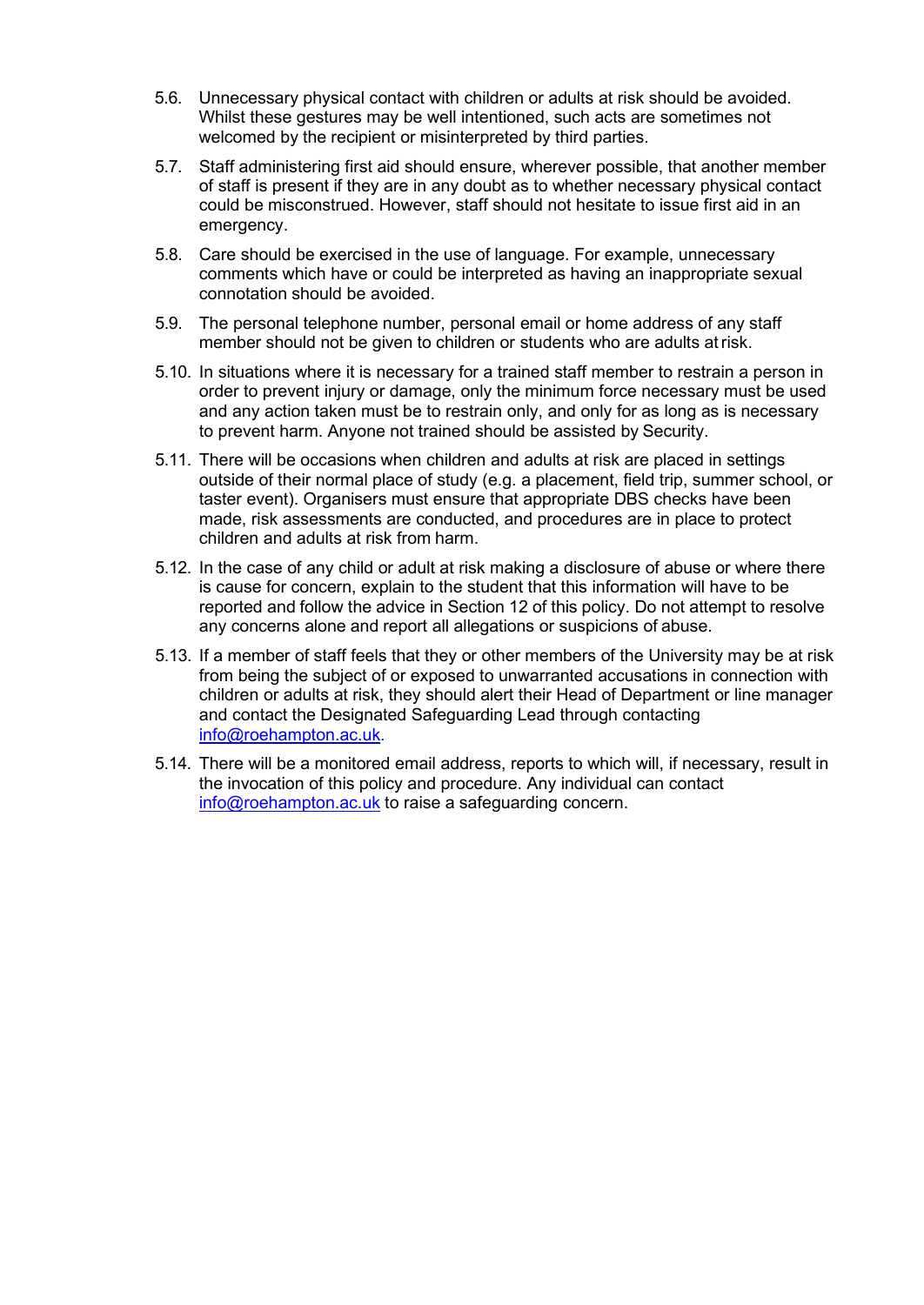## **DETAILED PROCEDURES**

### <span id="page-5-0"></span>**6. Safeguarding Roles & Responsibilities**

| <b>Lead Safeguarding</b><br><b>Officer</b>                                                                                                                                                                                                                                                                                                                                                                                                                                                                                                      | <b>Chief Operating Officer</b>                                                                     |  |  |  |  |
|-------------------------------------------------------------------------------------------------------------------------------------------------------------------------------------------------------------------------------------------------------------------------------------------------------------------------------------------------------------------------------------------------------------------------------------------------------------------------------------------------------------------------------------------------|----------------------------------------------------------------------------------------------------|--|--|--|--|
| To have overall responsibility for implementation and promotion of the University's<br>Safeguarding Policy.<br>To ensure that the Safeguarding Policy and guidance is updated regularly and reflects<br>٠<br>changes to legal requirements and good practice.<br>To have oversight of and coordinate the response to all safeguarding concerns.<br>٠<br>To maintain adequate records of any safeguarding allegations, investigations or<br>$\bullet$<br>referrals and their outcomes.                                                           |                                                                                                    |  |  |  |  |
| <b>Designated</b>                                                                                                                                                                                                                                                                                                                                                                                                                                                                                                                               | <b>Director of Student Support (students)</b>                                                      |  |  |  |  |
| <b>Safeguarding Leads</b>                                                                                                                                                                                                                                                                                                                                                                                                                                                                                                                       | Deputies: Deputy Director and Head of Wellbeing                                                    |  |  |  |  |
|                                                                                                                                                                                                                                                                                                                                                                                                                                                                                                                                                 | <b>Director of Human Resources (staff)</b>                                                         |  |  |  |  |
|                                                                                                                                                                                                                                                                                                                                                                                                                                                                                                                                                 | Deputy: Deputy Director of HR                                                                      |  |  |  |  |
|                                                                                                                                                                                                                                                                                                                                                                                                                                                                                                                                                 | Plus other members of staff who may be asked to undertake<br>Designated Safeguarding Lead training |  |  |  |  |
| To receive reports of welfare concerns for children or adults at risk.<br>$\bullet$<br>On receipt of a report of the discovery of a concern or allegation of a safeguarding<br>$\bullet$<br>issue, to report this to the Lead Safeguarding Officer who will coordinate any<br>response.<br>To investigate allegations of abuse or non-compliance occurring on University<br>$\bullet$<br>premises or involving University staff, students or volunteers.<br>To make adult and child safeguarding referrals to relevant agencies as appropriate. |                                                                                                    |  |  |  |  |
| <b>University Council</b>                                                                                                                                                                                                                                                                                                                                                                                                                                                                                                                       |                                                                                                    |  |  |  |  |
| The University Council has ultimate responsibility for safeguarding within the<br>organisation and for compliance with all legal obligations by the University.<br>The University Council shall consider the health and safety implications of strategic<br>٠<br>decisions and ensure that emergency planning arrangements are kept up todate.                                                                                                                                                                                                  |                                                                                                    |  |  |  |  |
| <b>Human Resources Department</b>                                                                                                                                                                                                                                                                                                                                                                                                                                                                                                               |                                                                                                    |  |  |  |  |
| To determine which staff roles require DBS checks, and undertake all checks for<br>relevant staff, maintaining appropriate records.<br>To keep up to date with legal requirements and recommendations for good practice in<br>relation to staff DBS checks and other relevant aspects of the recruitment and<br>selection of staff.<br>To ensure that safeguarding information is disseminated to staff.<br>To provide update training in safeguarding as part of the staff development<br>programme.                                           |                                                                                                    |  |  |  |  |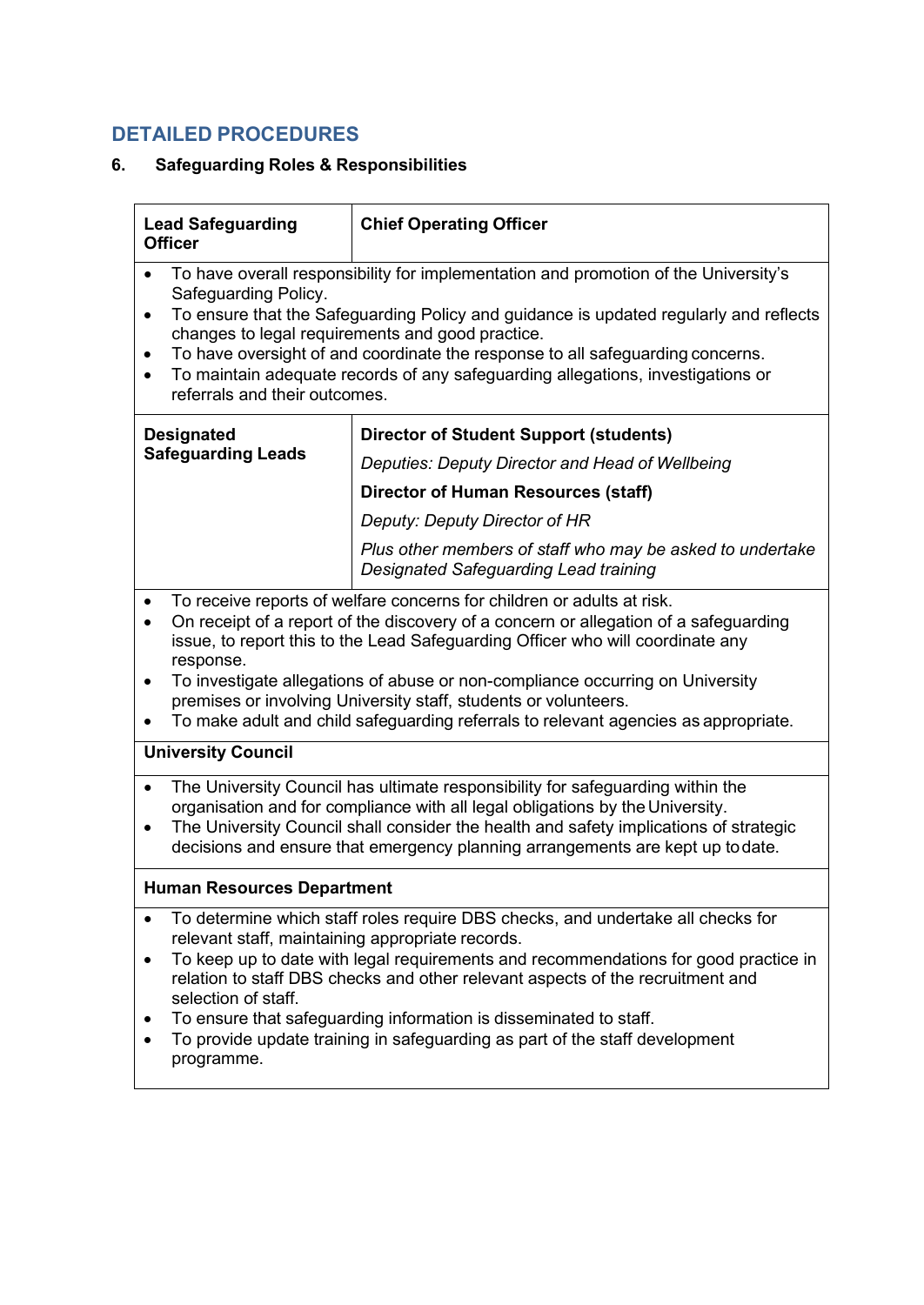#### **Heads of Departments/Directors of Services**

- To ensure that all activity and contact in their area involving children or people at risk is conducted in accordance with this Safeguarding Policy and Procedure.
- To develop localsafeguarding procedures relating to specific activities, which should be approved by a Designated Safeguarding Lead, and a central register of activities should be kept with the Designated Safeguarding Lead.
- To report any apparent non-compliance to the Lead Safeguarding Officer.
- To ensure their staff engage with centrally organised training courses.

#### **Line managers**

- To ensure that all staff for whom they are responsible are made aware of the Safeguarding Policy and Procedure.
- To ensure that all staff for whom they are responsible complete the mandatory online Safeguarding training.
- To provide information to HR to enable identification of any staff roles which require a DBS check (See Appendix C).
- To report any apparent non-compliance to the Lead Safeguarding Officer.

#### **Organisers of activities involving students**

- To ensure that all aspects of the activity are compliant with the Safeguarding Policy and Procedure.
- To ensure students are DBS checked as appropriate and in compliance with this Policy, for example, if we are organising a University activity that will involve children or adults at risk or, for example, if we are offering sports coaching opportunities to our students and those being coached are under the age of 18.
- To ensure adequate risk assessments are undertaken.

#### **Organisers of activities involving non-students**

- To ensure that all aspects of the activity are compliant with the Safeguarding Policy and Procedure.
- To ensure staff and others involved in providing the activity (e.g. students, studentstaff, volunteers, etc) are DBS checked as appropriate and in compliance with this policy.
- To ensure adequate risk assessments are undertaken.

#### **All staff, volunteers, student-staff and students acting on behalf of the University**

• To report any concerns for the welfare of children and/or adults at risk to the Designated Safeguarding Lead or Deputy Designated Safeguarding Lead.

#### **Visitors**

• All visitors who bring children or adults at risk into the University (unless to participate in a University organised activity) are not relieved of their duty of care on University premises. For any queries relating to Health and Safety, please contact the Health and Safety Office or refer to the Health [& Safety](https://www.roehampton.ac.uk/corporate-information/Policies/) Policy.

#### <span id="page-6-1"></span><span id="page-6-0"></span>**7. Safeguarding for students who are adults at risk or under the age of 18 years**

#### **7.1. General**

The University does not discriminate on the basis of any of the protected characteristics, for example, age or disability and will make reasonable adjustments to admit suitably qualified applicants who are under 18 years old or who are adults at risk.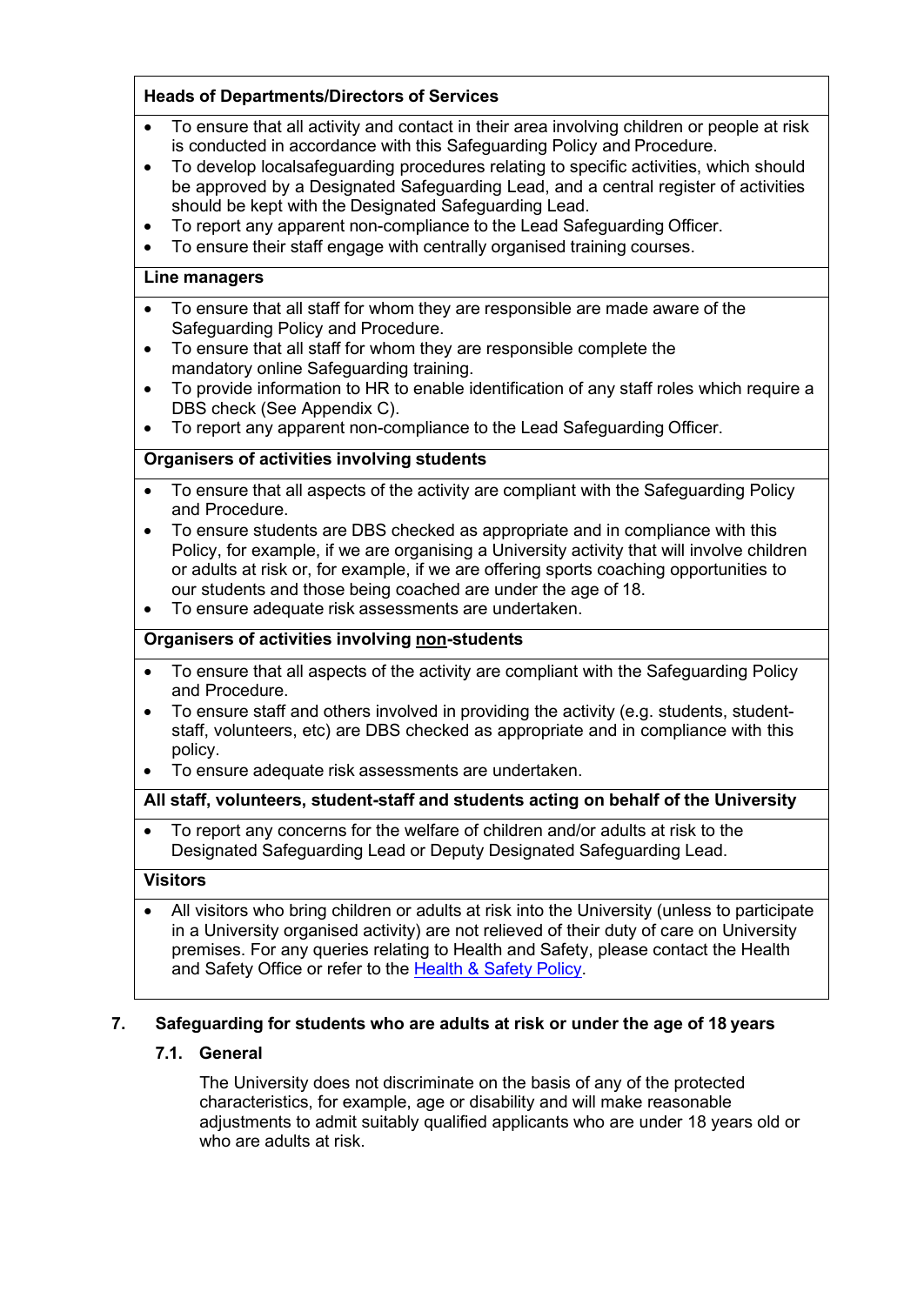The University and all its services and facilities constitute a predominantly open access and adult environment. As such, the University treats all students as independent, mature individuals. Staff members are not routinely DBS checked unless their work warrants it by involvement in regulated activity.

As stated at the beginning of this Policy, the University does not accept the rights, responsibilities and authority that parents have in relation to a child and will not act in loco parentis in relation to students who are under the age of 18 years.

The standard personal and academic support arrangements apply equally for all students. However, the University acknowledges that students under the age of 18 and adults at risk may have additional needs in relation to their support and welfare and the University encourages self-disclosure of information and may require additional information by students to support this.

#### <span id="page-7-0"></span>**7.2. Admission**

# *Children*<br>7.2.1. (

- 7.2.1. Children who are admitted as students to the University are subject to the standard admissions procedures.
- 7.2.2. The University identifies students who are under 18 on entry and Student Support Services provides this information to staff who may come into contact with them, in order to ensure appropriate safeguarding measures are put in place. These staff may include Heads of Colleges and College Wardens, Heads of Academic Departments and relevant Programme Tutors or Convenors and Academic Guidance Tutors, staff in Student Support Services, the Head of Security and Managers of Bars and Catering outlets.
- 7.2.3. The parents or guardians of international students who are under 18 are required to nominate a guardian permanently resident in the UK for the period that the student remains under the age of 18. This nomination is to be made and communicated to the University prior to the student's entry. Failure to make such a nomination may result in an application being rejected.
- 7.2.4. The University will seek to work with applicants who will be under the age of 18 on entry and their parent or guardian to carry out an individual 'risk and readiness' assessment to ensure that appropriate safeguarding measures are put in place, and to ensure that the parent or guardian has a full understanding of the nature of the University environment and the support that is (and is not) available.

#### *Applicants who have a criminal record*

- 7.2.5. The University has an enhanced review process regarding the admission of applicants who have a criminal record. Details are available within the [Admissions Policy.](https://www.roehampton.ac.uk/corporate-information/policies/)
- 7.2.6. Where the course of study is likely to bring the individual into contact with children or adults at risk, information is required through the Disclosure and Barring Service (DBS). All admissions decisions are made in good faith on the basis of the information in the application.
- 7.2.7. In line with the student contract, the University may withdraw an offer at any stage from an applicant who has made false statements or omitted significant information in their application.
- 7.2.8. Students are required to inform the University and their professional placement (if applicable) of any cautions or convictions that may occur after their DBS check.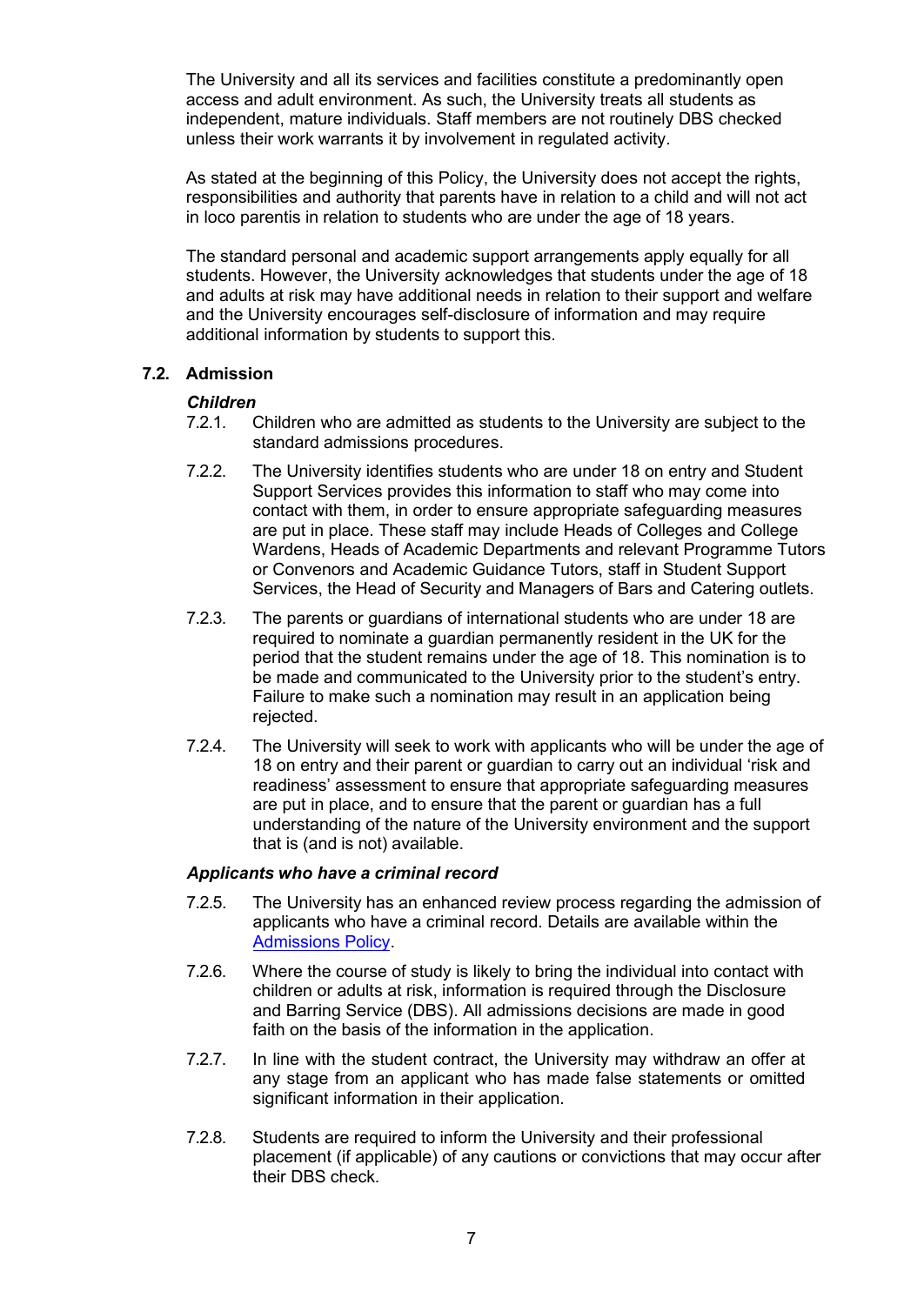#### <span id="page-8-0"></span>**7.3. Contracts**

People who are 16 or 17 years old are able to enter into necessary contracts for such matters as education and accommodation, even though they are not considered legally competent under English law to enter into all legal contracts. Students of 16 years and above will therefore be expected to sign their own University registration and accommodation contract where appropriate.

Adults at risk are similarly able to enter into contracts unless they lack capacity to make decisions for themselves. It is assumed by the University that students who are classed as adults at risk have the capacity to sign contracts for themselves unless the University is presented with evidence to the contrary.

#### **7.4. On-Campus Accommodation**

Careful consideration will go into housing students who are under 18 with students under the age of 21 and near a College Warden or the Security Gatehouse. Upon arrival, all under 18 residents will be contacted with information regarding support services, life at University and an outline of support offered to under 18s. Student Support Services will provide a named contact person for students under the age of 18 and offer to meet them in person.

#### <span id="page-8-1"></span>**7.5. Alcohol**

It is illegal for alcohol to be purchased by or sold to people who are under the age of 18 years. The University takes reasonable steps to seek to ensure that the law is not broken in relation to licensed premises under the University's control but cannot undertake to supervise individual students. The Students' Union is responsible for ensuring that appropriate arrangements are in place for any premises for which it holds the license.

#### <span id="page-8-2"></span>**7.6. Parental and third-party involvement**

In normal circumstances the University deals directly with students (with whom it has a contractual relationship) and not with parents or other third parties unless consent has been granted to contact others, and this approach applies to students who are adults at risk or are under 18 years.

The University has duties under data protection legislation and therefore only discloses information regarding students (including adults at risk or under 18-year olds) to third parties (including parents, guardians and next of kin) in accordance with its [Data Protection Policy](https://www.roehampton.ac.uk/corporate-information/policies/) and the relevant [privacy notice.](https://www.roehampton.ac.uk/site/privacy/) However, parents or guardians have responsibility for students outside of planned activities and for travelling arrangements to/from University.

#### <span id="page-8-3"></span>**7.7. Sexual relationships**

Under the Sexual Offences Act 2003, it is a criminal offence for a person to engage in a sexual relationship with a person under the age of 18 when they are in a position of trust with that person. The University will report any allegations of such an offence to the police. At the University, all staff, volunteers and anyone formally representing the University are considered to be in a position of trust for this purpose.

#### <span id="page-8-4"></span>**7.8. Field Trips**

Courses may involve compulsory or optional field trips or periods of study away from the University. The University includes the safeguarding of under 18-year olds and adults at risk in the pre-departure risk assessment procedure and makes appropriate arrangements on the basis of this assessment, advised by the Health & Safety Office. Beyond this, and the general requirements of this policy and procedure, no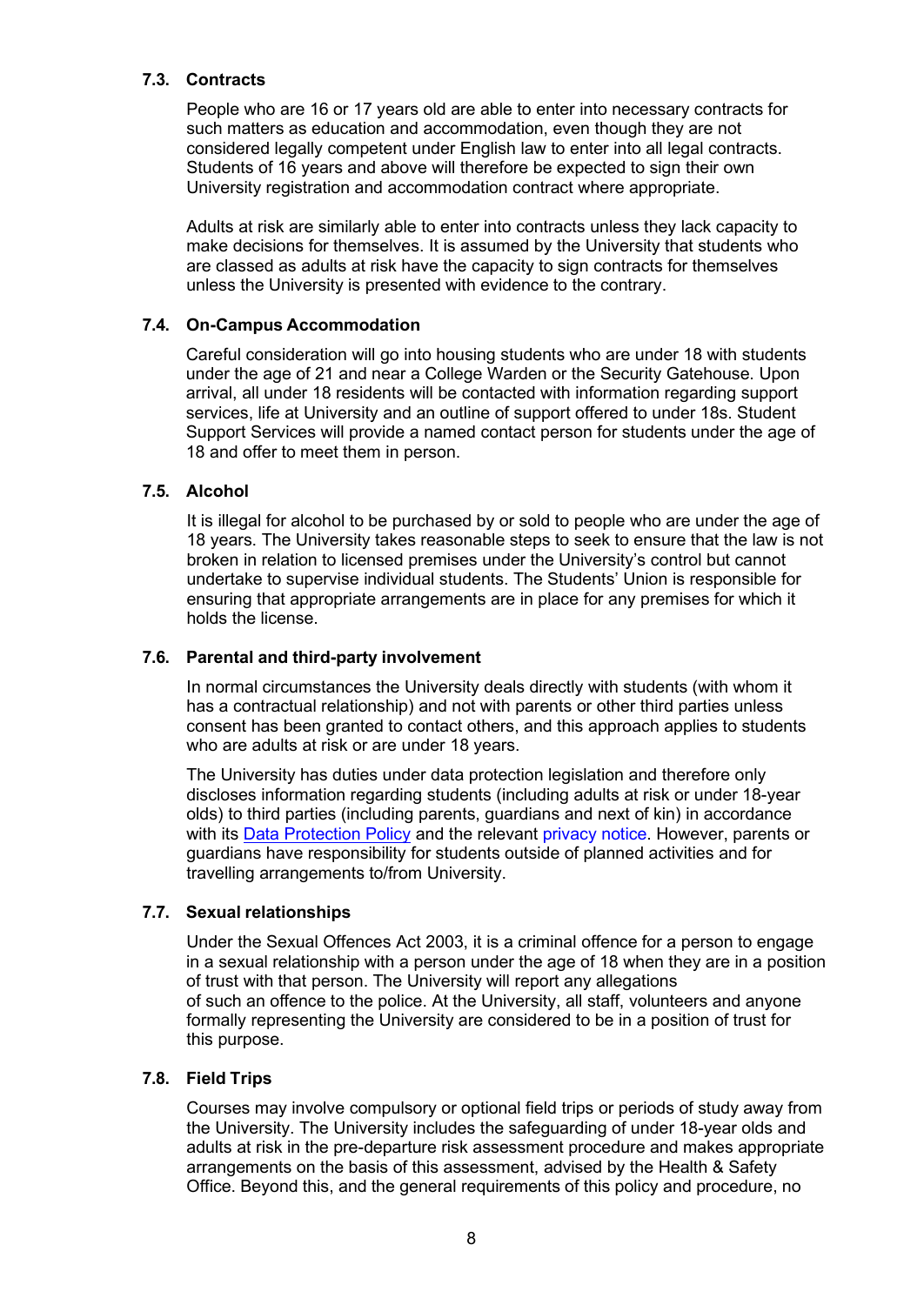additional arrangements are made.

#### <span id="page-9-6"></span><span id="page-9-0"></span>**7.9. Use of IT facilities**

The University's Conditions of Use of Communications and IT Facilities<sup>3</sup> prohibits their use to access, store or distribute material, which is offensive, obscene, indecent, discriminatory, or harassing.

Advice on data and computer security and keeping safe online is provided for staff and students on the [Policy](https://www.roehampton.ac.uk/corporate-information/policies/) Page.

#### <span id="page-9-2"></span><span id="page-9-1"></span>**8. Safeguarding arrangements for children and adults at risk who are not students**

#### **8.1. Lost children**

Any concerns or information regarding lost children should be reported urgently to the 24-hour Security Control Room (ext. 3333 or 020 8392 3333) and to a Designated Safeguarding Lead.

#### <span id="page-9-3"></span>**8.2. Organised activities**

The safeguarding of children or adults at risk visiting the University is the responsibility of the organiser of the activities in which the children or adults at risk are participating. This includes Summer Schools and organised visits such as school visits to campus.

Where the University is not formally the organiser of the activities, it accepts no liability as communicated with external organisers.

It is the responsibility of the organiser of activities to ensure that staff and studentstaff are DBS checked and that comprehensive risk assessments are undertaken in relation to the health, safety and wellbeing of children participating in activities on the University campus. Advice on safeguarding for University staff organising activities for children or adults at risk should be sought from the Designated Safeguarding Lead or Deputy DSL (see Section 6) and the Health & Safety Office (regarding risk assessment).

All staff, including those employed on a temporary basis, for example Student Ambassadors, who work very closely with school and college students, should follow the procedures below, speaking in the first instance to the Designated Safeguarding Lead (or Deputy DSL).

Where the University is the not the organiser of the activities, fully completed risk assessment documentation and assurances regarding completion of DBS checking procedures must be provided before any booking may be confirmed.

#### <span id="page-9-4"></span>**8.3. Ad hoc visitors**

Children or adults at risk on campus remain the responsibility of their parent/guardian at all times or of the organisation who has facilitated their visit.

#### <span id="page-9-5"></span>**8.4. Employment of children**

From time to time the University may employ, or offer periods of formal or informal work experience to people under the age of 18 years. If the child is over 16 years old, their supervision is not constituted as regulated activity and the supervisor does not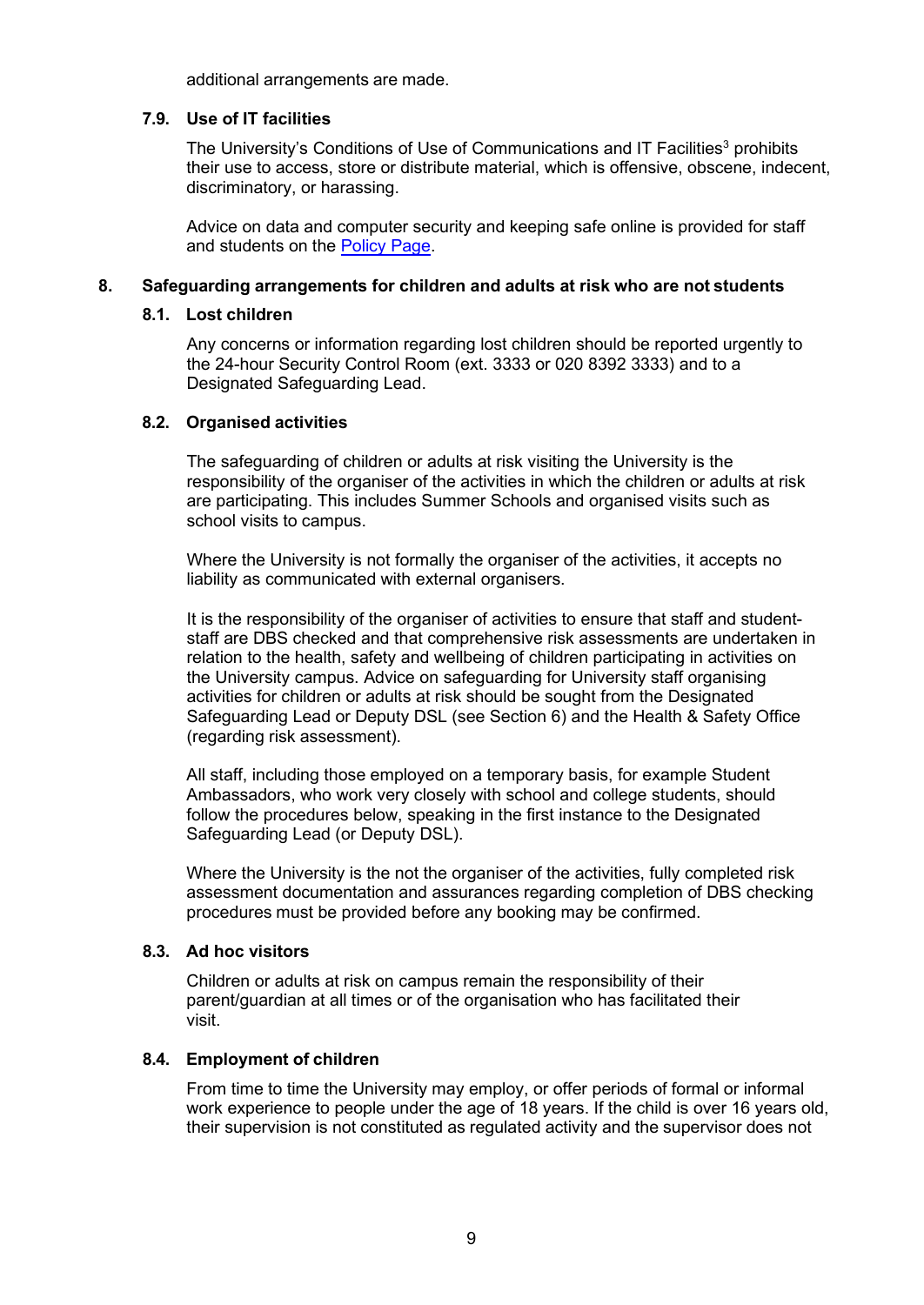need to be DBS checked. The Designated Safeguarding Lead should be consulted for all under 18s that we employ.

Different provisions apply for children aged less than 16 years old, and the advice of a Designated Safeguarding Lead (see Section 6) should be sought in relation to ensuring safeguarding responsibilities are fulfilled.

#### <span id="page-10-0"></span>**8.5. Use of IT facilities**

The University's 'Conditions of Use of Communications and IT Facilities' prohibit their use to access, store or distribute material which is offensive, obscene, indecent, discriminatory, or harassing. Any individual found to have breached the University's conditions and accessed such material will be subject to further investigation under this or another University policy or procedure, and may be reported to the police.

#### <span id="page-10-1"></span>**8.6. Insurance**

The University's insurance covers most of the risks likely to be involved in activities involving children. However, specific activity and event organisers should contact the Management Accountant in the Finance Department for confirmation that their activities are appropriately covered.

#### <span id="page-10-2"></span>**8.7. Photography and film**

Written consent to take and use images of children should be obtained prior to the taking of photographs and/or video footage. Parents/guardians must be made aware of when, where and how the images may be used and their intended audiences in order that they can give informed consent. Where there is a reasonable expectation of observation (e.g. in research), written consent may not always be needed. Security footage is also excluded from the need for written consent.

#### <span id="page-10-3"></span>**8.8. Children as participants in research**

Procedures to be followed if children are to participate in research projects are outlined in the University's Ethics [Guidelines.](https://www.roehampton.ac.uk/research/ethics/)

#### <span id="page-10-4"></span>**9. Safeguarding arrangements for student placements**

- 9.1. Whilst engaged in University activities, students may come into contact with children or adults at risk, for example when they are on placement or visiting a setting as part of their programme of studies.
- 9.2. Programme Convenors will ensure that:
	- 9.2.1. appropriate DBS checks are made regarding students in such situations;
	- 9.2.2. the students are informed about the requirements of this Safeguarding Policy and of the setting in which their placement will be undertaken, including who they should contact should any issues arise;
	- 9.2.3. the students have undertaken appropriate Safeguarding Awareness Training and
	- 9.2.4. Any students who enter placement settings in childcare provision have a duty to disclose if they are disqualified under the 2018 Childcare Disqualification Regulations. Further information on the staff to whom these Regulations apply, the checks that should be carried out, and the recording of those checks can be found in Disqualification under the Childcare Act 2006 statutory [guidance.](https://www.gov.uk/government/publications/disqualification-under-the-childcare-act-2006)
- 9.3. The University requires that all settings that receive students as part of University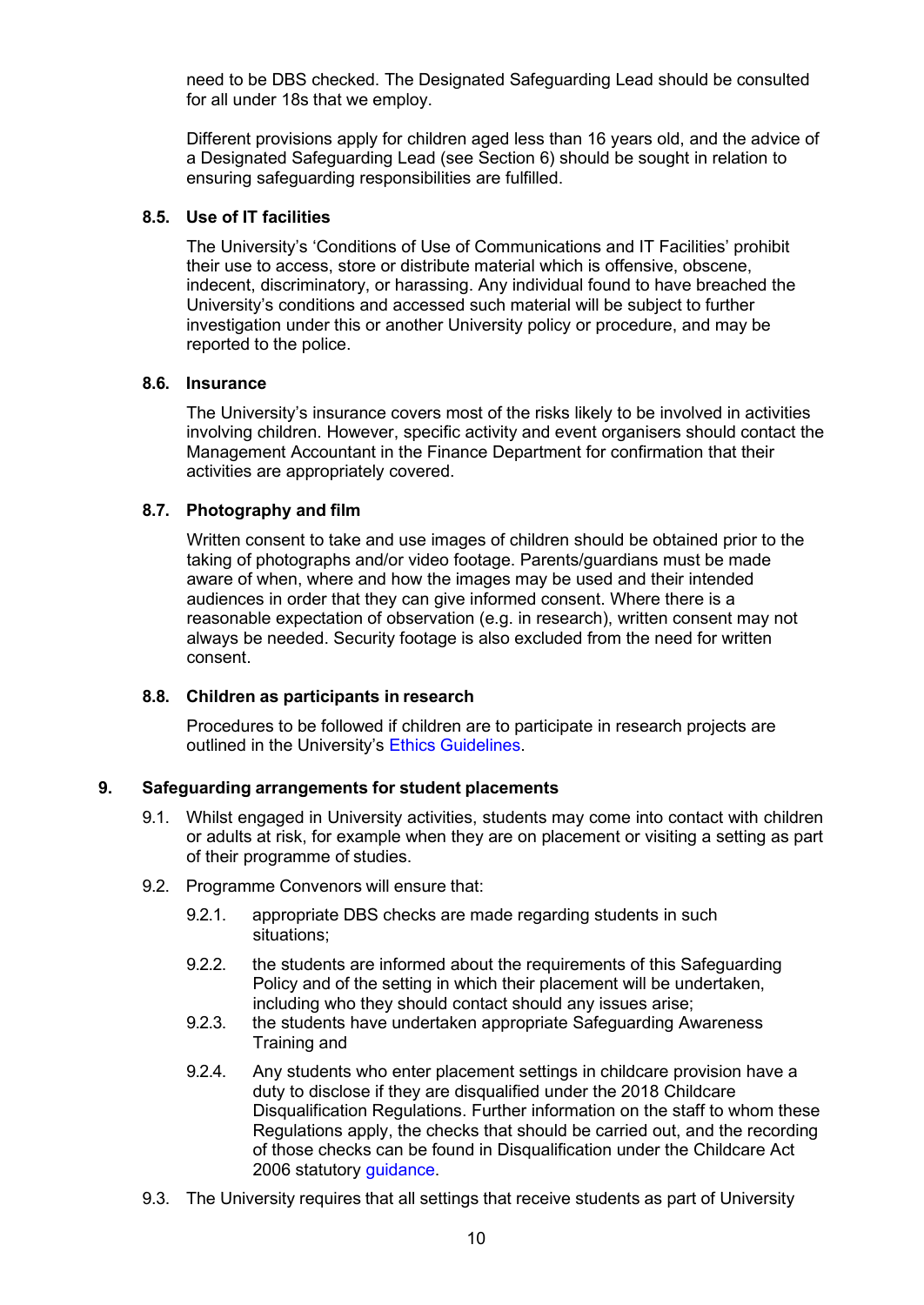activities have a Safeguarding Policy in place.

9.4. If a student has safeguarding concerns while on placement, they should immediately report these to the Designated Safeguarding Lead of the setting and to the Designated Safeguarding Lead or Deputy at the University by emailing [info@roehampton.ac.uk. T](mailto:%20info@roehampton.ac.uk)he student should also notify the senior academic staff member who is supporting the practice setting, aligning with the [Raising Concerns](https://www.roehampton.ac.uk/corporate-information/Policies/) [Procedure.](https://www.roehampton.ac.uk/corporate-information/Policies/)

#### <span id="page-11-0"></span>**10. Recruitment, vetting and training of staff**

- 10.1. The University takes all appropriate steps to safeguard children or adults at risk and ensure that the appropriate staff are recruited using a safer recruitment approach, including the following:
	- applicants complete an enhanced Disclosure and Barring Service (DBS) Check.
	- applicants complete an application form which ensures that there are no unexplained career gaps
	- applicants complete a suitability declaration form when applying for a role
	- at least one interviewer on a panel has undertaken safer recruitment training in the last three years
	- reference checks include the following questions:
		- $\circ$  Have any allegations or concerns been raised about this candidate which relate to the candidate's behaviour towards children or adults at risk ?
		- $\circ$  Are there any reasons why this candidate may not be suitable for a post in a setting where he/she may come into contact with children or adults at risk?
- 10.2. The University complies with its ongoing duty to notify DBS with any relevant information regarding the conduct of any individual which the University considers having caused harm or posing a risk of harm to groups at risk.
- 10.3. Decisions regarding which staff roles require safer recruitment practices are made by the Human Resources Department on the basis of information provided by line managers (See Section 6 and Appendix C). Staff roles which may require a DBS check include:
	- Staff working with children and adults at risk
	- Counsellors, and any others providing treatment, therapy or healthcare (and their managers)
	- Specialist disability advisors (and their managers), except any who provide only advice or services to students with dyslexia
	- Tutors and supervisors on summer schools for under 18-year participants, and their managers
	- Staff who carry out frequent, unsupervised outreach work in schools
	- Research staff and PhD students involved in supervising children or adults at risk in the course of conducting the research
	- Staff who hold alcohol licences

#### **10.4. Staff duty to notify**

All staff engaged in Regulated Activity undergo compulsory DBS checks, and are obliged to notify the University of any post-employment criminal convictions that may impact upon their future employment with the University. If staff members are found to be in breach of this obligation, disciplinary action may be taken with potential sanctions including summary dismissal.

#### **10.5. Training & Support**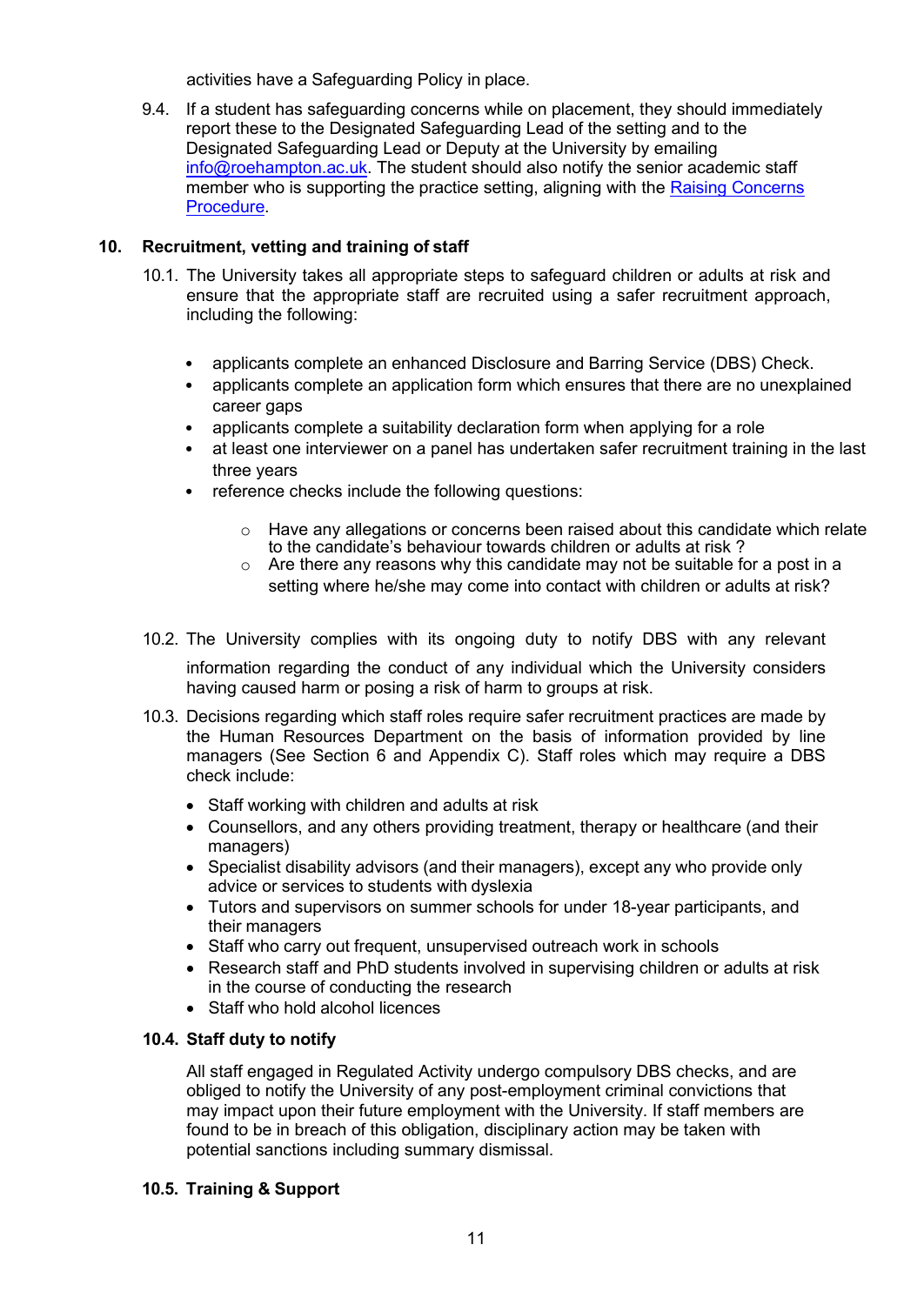- The University provides a copy of this policy and procedure in induction packs for all new staff.
- The University provides training, including regarding child and adults at risk protection and health & safety guidance, to all relevant staff, students and volunteers upon appointment.
- Safeguarding training for all staff is mandatory, including updates every three years.
- Designated Safeguarding Lead or Deputy DSLs offer advice on request.

#### **11. Recognising potential abuse or neglect**

There are a number of ways in which abuse of a child or adults at risk can become apparent:

• A child or adult at risk discloses abuse or neglect.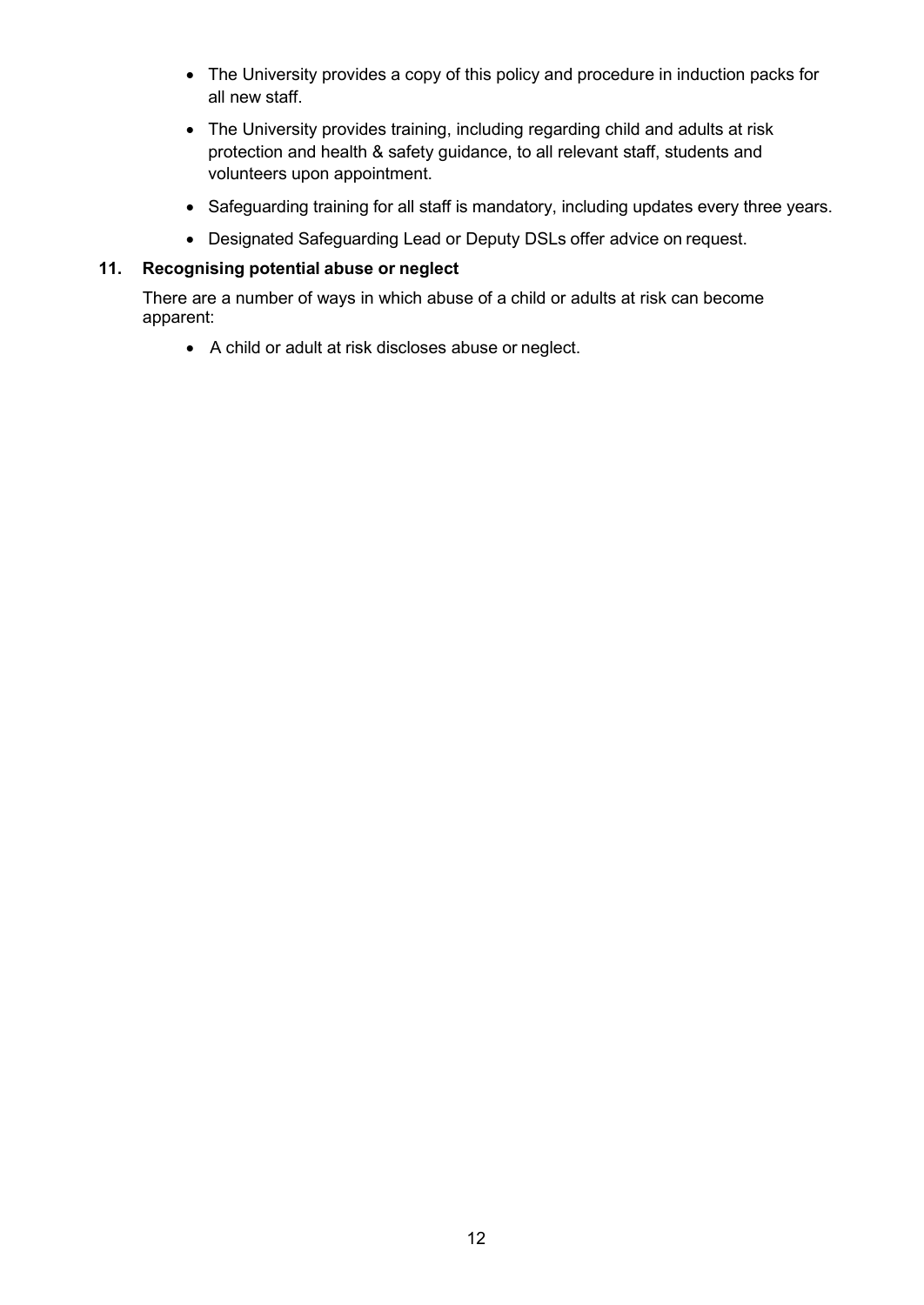- A third party discloses that a child or adult at risk has told them that abuse or neglect is taking place.
- A child or adult at risk shows signs of physical injury for which there appears to be no satisfactory explanation.
- A child or adult at risk's behaviour leads to suspicion that they are being, or has been, abused or neglected.
- A member of staff's behaviour in the way in which they relate to a child or adult at risk causes concern.

#### <span id="page-13-0"></span>**12. Responding to safeguarding concerns**

- 12.1. The University will respond in an appropriate, proportionate and timely way to suspicions or allegations of abuse and neglect.
- 12.2. If staff, in the course of their work at the University, have a safeguarding issue brought to their notice, or observe an instance of abuse or neglect themselves, or have cause for concern, they must treat this as a priority and address the issue immediately. All members of the University have a duty to raise concerns, without prejudice to their own position, about behaviour by staff, managers, volunteers, students or others. Staff, other than the designated safeguarding leads, should recognise that it is their duty to inform but not to investigate.
- 12.3. Staff are required to report any incident of abuse or cause for concern which arises in the course of their work with children and adults at risk. This must be done immediately to a Designated Safeguarding Lead (or Deputy DSL) The following list gives examples of incidents which are required to be reported. It is notexhaustive:
	- 12.3.1. A child or adults at risk is accidentally hurt.
	- 12.3.2. There is concern that a relationship is developing which may be an abuse of trust whereby there is a risk of a child or adult at risk being taken advantage of or abused/neglected.
	- 12.3.3. A member of staff is worried that a child or adult at risk is becoming attracted to them or a colleague; or a member of staff is becoming attracted to someone in their care.
	- 12.3.4. A child or adult at risk displays inappropriate sexually explicit behaviour or sexual awareness.
	- 12.3.5. A member of staff believes a child or adult at risk has misinterpreted or misunderstood something that has happened or something that a colleague has done.
	- 12.3.6. A member of staff notices any suspicious marks on a child or adult at risk or receives a report/hears of an allegation of abuse from a child or adult at risk regarding events outside the University.
	- 12.3.7. A member of staff, or a colleague, has had to use reasonable physical restraint to prevent a child or adult at risk harming themselves or another, of from causing significant damage to property.
	- 12.3.8. There is suspicion, or an allegation is made, of abuse.
- 12.4. If there is an immediate risk of significant harm and emergency medical treatment is required, security or 999 should be contacted urgently.
- 12.5. Any suspicions or allegations should be reported to a Designated Safeguarding Lead (or Deputy) who will investigate the matter and determine an appropriate course of action, including contacting external authorities where this is indicated.
- 12.6. Disclosing abuse is difficult for variety of reasons. Some children and adults at risk do not disclose because they feel they will not be believed or be taken seriously. It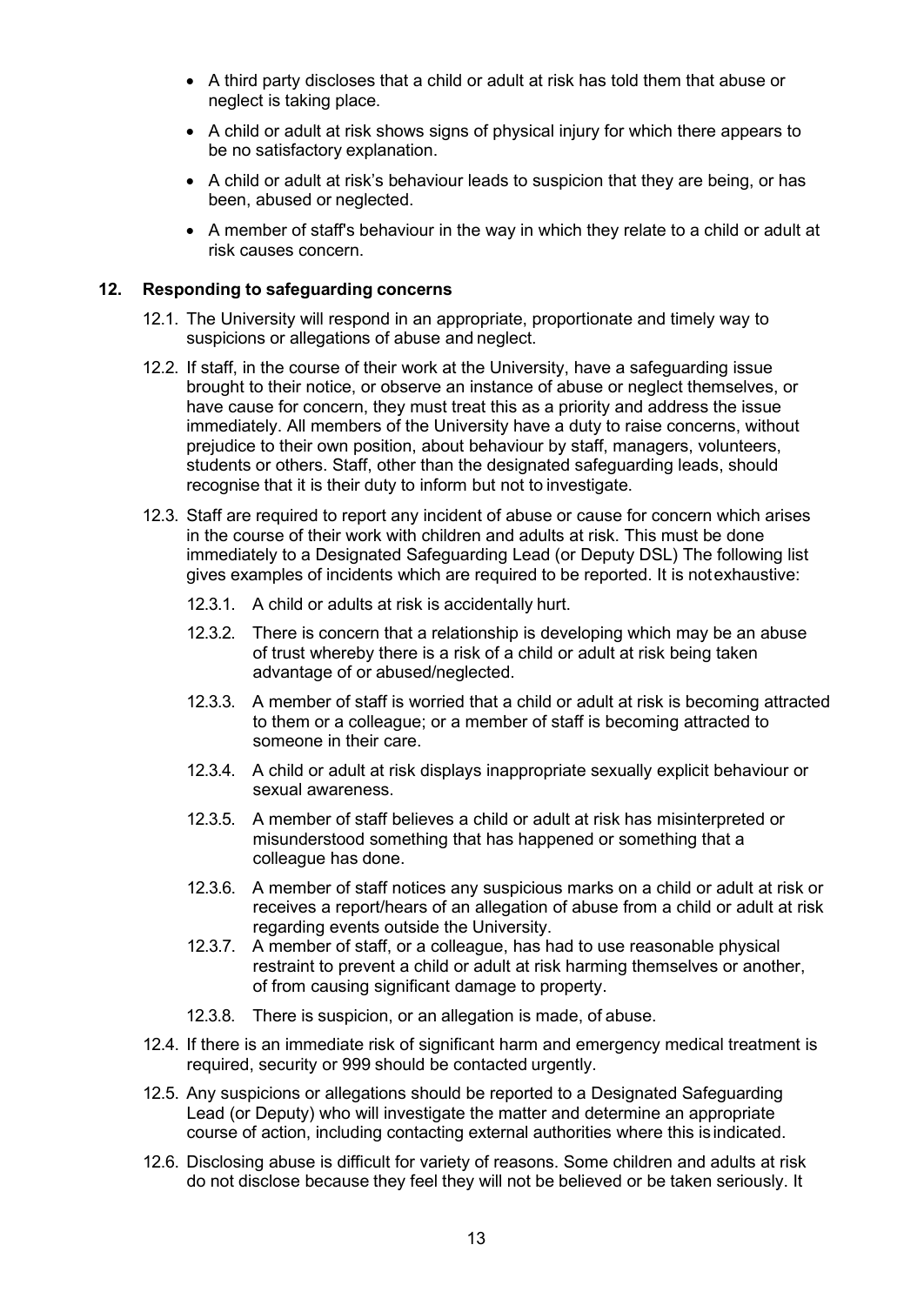is very important that staff actively listen and respond sensitively. Creating a safe space to talk is crucial in breaking down barriers to disclosure.

| <b>DO</b>                                                                                                                             | <b>DO NOT</b>                                                                                                                                          |
|---------------------------------------------------------------------------------------------------------------------------------------|--------------------------------------------------------------------------------------------------------------------------------------------------------|
| Stay calm                                                                                                                             | Panic or delay                                                                                                                                         |
| Recognise your feelings, but keep them to<br>yourself                                                                                 | Over-react                                                                                                                                             |
| Use language that the person can<br>understand                                                                                        | Use jargon or express opinions                                                                                                                         |
| Reassure the person:                                                                                                                  | Probe deeply for information                                                                                                                           |
| they have done the right thing telling you<br>they are not to blame<br>you believe they are telling the truth                         | Use leading questions                                                                                                                                  |
| Listen carefully, record what the person says<br>and keep these notes                                                                 | Make them repeat the story                                                                                                                             |
| Explain what you will do next (i.e. tell the<br>Designated Safeguarding Lead (or Deputy) in<br>a simple and clear way                 | Promise unconditional confidentiality                                                                                                                  |
| Follow the procedure outlined in informing a<br>Designated Safeguarding Lead (or Deputy),<br>and seek advice and support for yourself | Approach the person against whom the<br>allegation has been made or discuss the<br>disclosure with anyone other than a<br>Designated Safeguarding Lead |

- 12.7. The procedure below must be followed whenever an allegation is made that a child or adult at risk has been abused or there is a suspicion that this may have occurred, whatever your personal feelings.
- 12.8. The procedure below must also be followed if allegations or suspicions of abuse are made against a staff member of the University at work or in a private capacity; against someone not directly connected to the University; against another child or adult at risk; or if the suspected or alleged abuse is taking place outside the University.
- 12.9. Staff, students and volunteers should also follow the procedure below for any suspected or alleged abuse, even if it appears insignificant. There may be other undisclosed aspects of abuse which, when considered together, may add up to a more serious concern.

#### **13. Procedure**

- 13.1. Make a detailed written record of the matter and report it without delay to a Designated Safeguarding Lead or Deputy. If the allegation concerns someone who is not a student, this should be the Director of Human Resources. If the allegation concerns a student, this should be the Director of Student Support Services.
- 13.2. The Designated Safeguarding Lead will inform the Lead Safeguarding Officer and will investigate the matter, consulting with relevant internal departments and external agencies as appropriate.
- 13.3. If a member of staff feels that they or other members of the University may be at risk from being the subject of or exposed to accusations in connection with children or students who are adults at risk, they should immediately alert their Head of Department or line manager and email [info@roehampton.ac.uk.](mailto:safeguarding@roehampton.ac.uk)
- 13.4. If an allegation is raised against a member of staff or student they may be informed of the allegation, on the advice of the Local Authority and/or Police, and may be removed from contact with children and adults at risk in line with the appropriate disciplinary process (staff or student).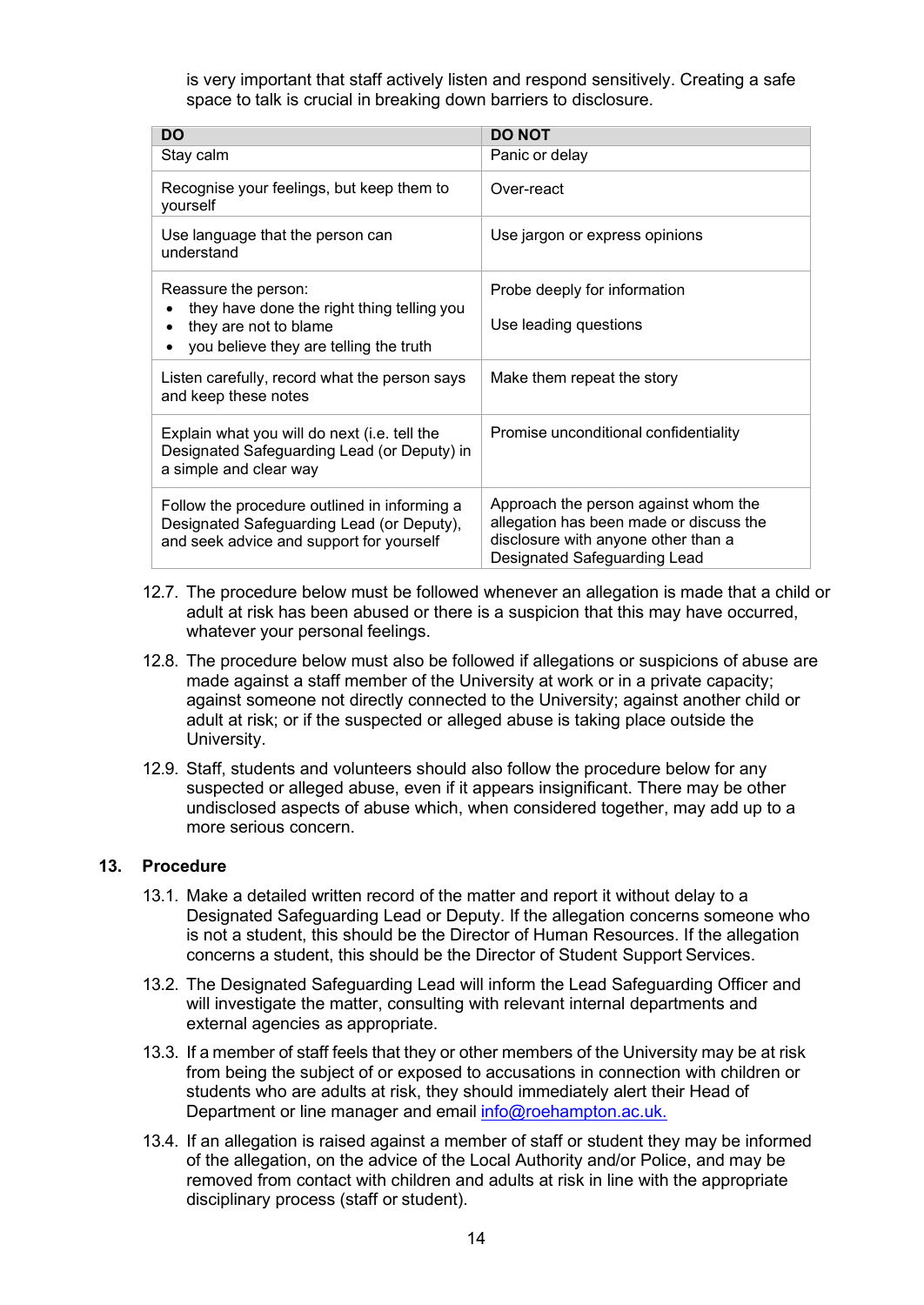- 13.5. Any internal disciplinary action arising from an investigation will be handled in accordance with the relevant disciplinary process (staff or student).
- 13.6. If the matter is the subject of a criminal investigation or child protection services:
	- The University is entitled to pursue its own or complementary confidential enquiries and disciplinary action and the Lead Safeguarding Officer will consult with the relevant agencies in such cases.
	- Following an investigation, disciplinary action may be taken as appropriate.
- 13.7. Information is shared and discussed between staff and relevant agencies on a need-to-act basis only.
- 13.8. The written record of the matter will be retained by the Lead Safeguarding Officer.

#### <span id="page-15-0"></span>**14. Compliance with these procedures**

- 14.1. The University expects staff and all those contributing to its activities to follow the requirements of this policy and procedure and to promote a safe environment in which the welfare of children and adults at risk is protected and promoted.
- 14.2. Failure to follow this policy and procedure may not constitute abuse but is nonetheless a matter of concern for the University and may lead to disciplinary action.
- 14.3. If members of staff, students, or volunteers are concerned that the guidance and procedures are not being followed, they should raise it with a Lead Safeguarding Officer. If they are not satisfied with the actions of the Lead Safeguarding Officer they can make a report under our Public Interest Disclosure Policy, or raise their concern with the police or social services.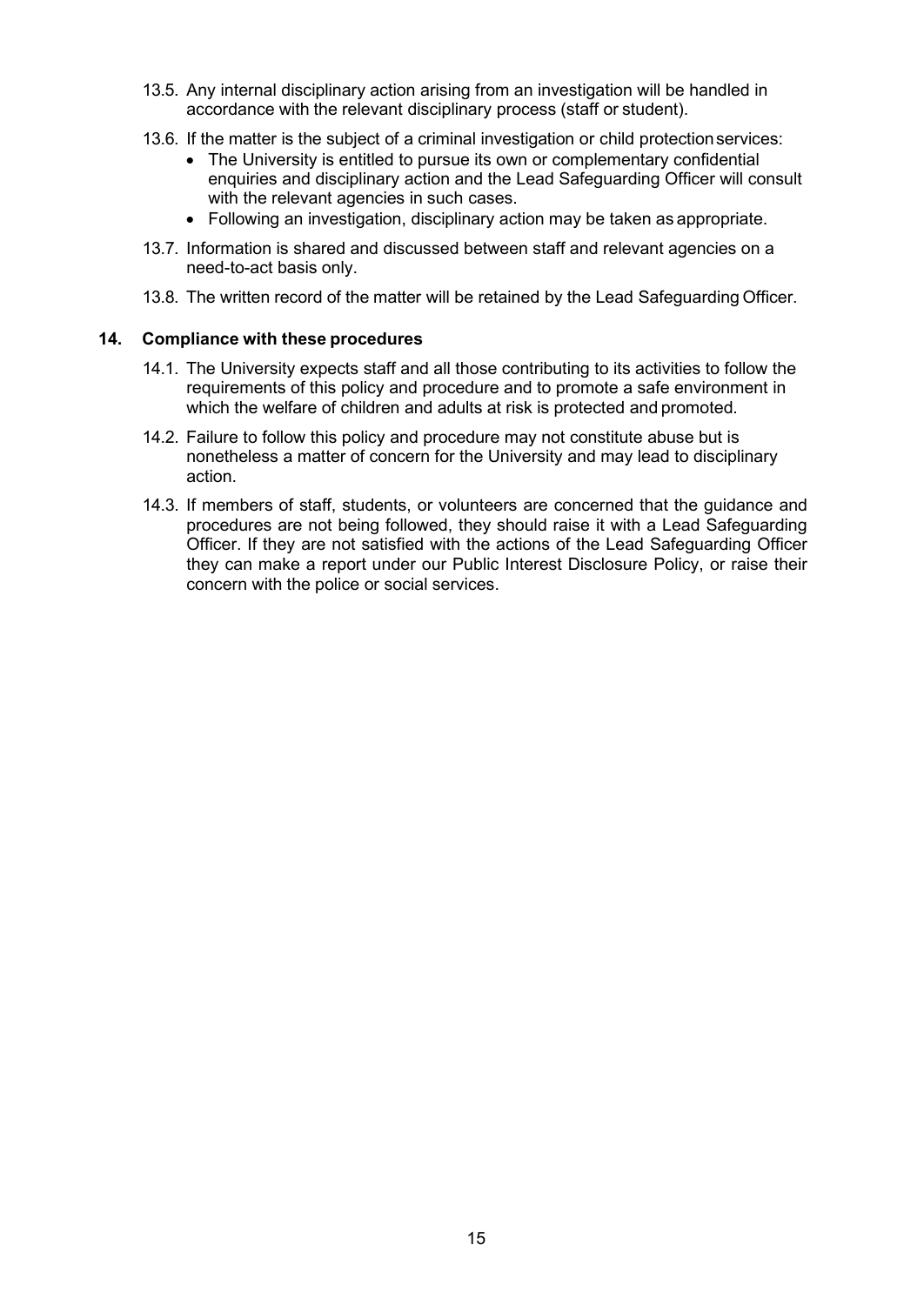## <span id="page-16-0"></span>**Appendix A: Underpinning Legislative Framework**

The guidance and legislative framework that underpins this document includes:

- Children Act 1989, 2004
- Care Act 2014
- Children and Social Work Act 2017
- Sexual Offences Act 2003
- Safeguarding Vulnerable Groups Act 2006
- Working Together to Safeguard Children 2018
- Statement of Government Policy on Adult Safeguarding 2011
- Protection of Freedoms Act 2012
- Multi-agency practice guidelines: Handling cases of Forced Marriage 2014
- Mandatory reporting of Female Genital Mutilation 2016
- Keeping Children Safe in Education 2020
- United Nations Convention on the Rights of the Child 1989

#### **Implementation**

Depending upon the circumstances of the safeguarding issue, this document may be used in conjunction with other relevant guidance:

- Data Protection Policy
- Disability Policy
- Equality, Diversity and Inclusion Policy
- Employment Policies and Procedures
- Research Integrity & Ethics Committee Guidelines for Research, Practice and Teaching
- Fitness to Study Policy
- Fitness to Practise Policy
- Freedom of Information Policy
- Health & Safety Policy
- IT Policies and Conditions of Use
- Lone Working Policy
- Risk Management Policy
- Security Policy
- Admissions Policy
- Dignity and Respect Policy
- Sensitive Issues Guidelines
- Student Code of Conduct
- Student Contract
- Student Disciplinary Regulations
- Student Mental Health Policy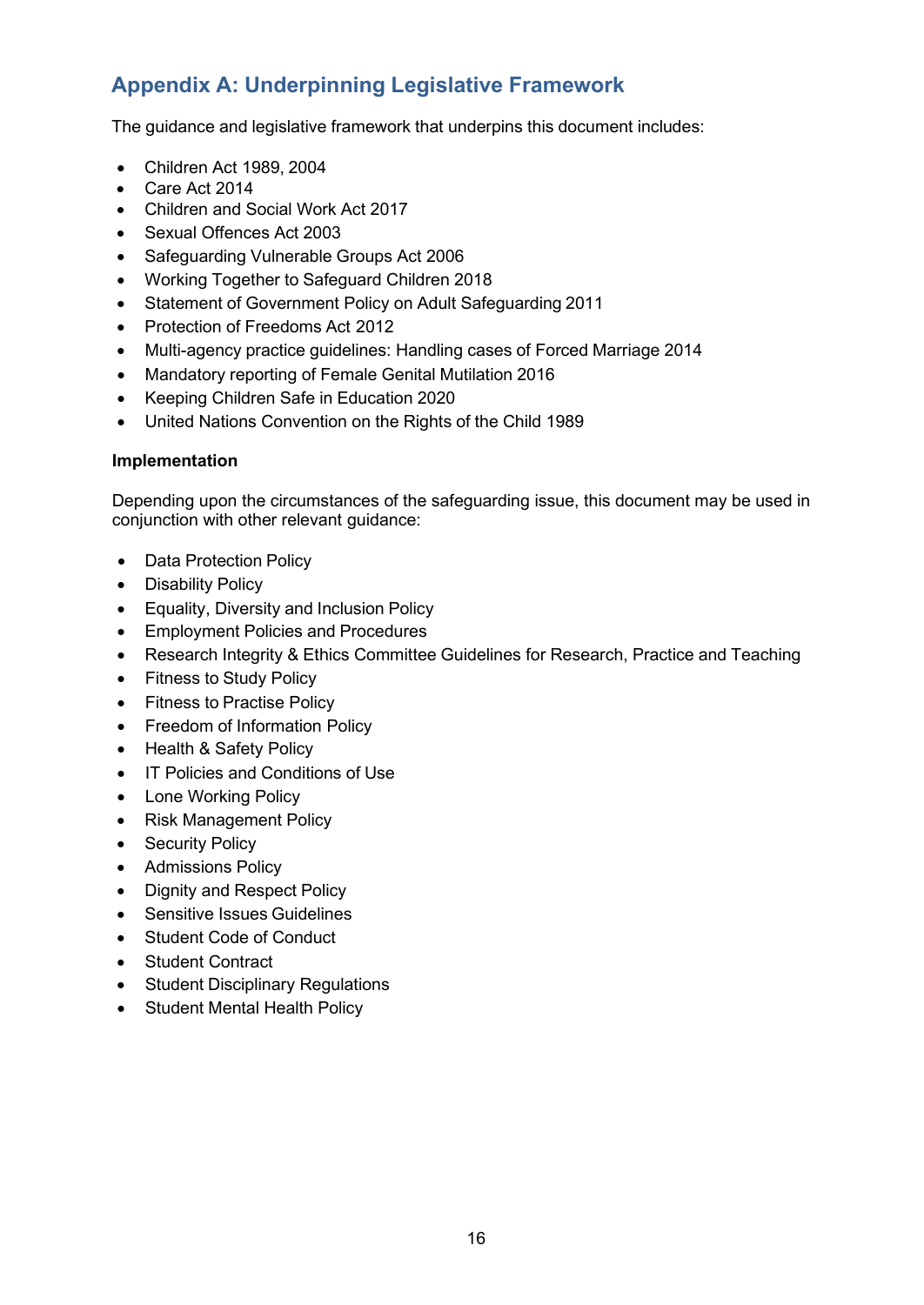## <span id="page-17-0"></span>**Appendix B: Definitions and Indicators of Abuse**

#### **Child Safeguarding**

Abuse and neglect are forms of maltreatment of a child. Somebody may abuse or neglect a child by inflicting harm, or by failing to act to prevent harm. Abuse can take a number of forms, which are not mutually exclusive. It can include direct ill-treatment or the impairment of health or development through neglect. Children may be abused in a family or in an institutional or community setting, by those known to them or, more rarely, by a stranger. They may be abused by an adult or adults, or another child or children. For the purposes of safeguarding children, there are four categories of abuse: physical; sexual; neglect; emotional.

Staff, students and volunteers should seek advice on and/or report any suspected or alleged abuse, even if it appears insignificant. There may be other undisclosed aspects of abuse which, when considered together, may add up to a more serious concern.

#### **Adult Safeguarding**

Safeguarding adults means protecting an adult's right to live in safety, free from abuse and neglect. It is about people and organisations working together to both prevent and responding to risks and experience of abuse or neglect, while at the same time making sure the adult's wellbeing is promoted, including where appropriate, having regard to their views, wishes, feelings and beliefs in deciding any action. Safeguarding adults at risk involves reducing or preventing the risk of significant harm in relation to neglect or abuse, while also supporting people to maintain control of their own lives.

#### **Physical abuse**

Hitting, pushing, scalding, hair pulling, shaking, pinching, kicking, misuse of medicines, restraint, or inappropriate sanctions.

#### *Indicators of physical abuse (non-accidental injuries)*:

Injuries in unusual positions (i.e. back, buttocks, behind ears, genitals etc); injuries inconsistent with the age, ability or lifestyle of the person; apparent finger marks, slap marks, bite marks, burns and fractures on the body, etc.

#### **Sexual abuse**

Rape and sexual assault, sexual acts to which the adult has not consented, or could not consent, or was pressured into consenting.

#### *Indicators of sexual abuse*:

Detailed sexual knowledge inappropriate to the age of the child; sexually explicit language and behaviour; increased frequency of visits to the toilet and bed wetting; behaviour that is excessively affectionate or sexual towards others; pregnancy, sexually transmitted diseases, indecent assault, loss of sleep; fear of medical examinations and being alone.

#### **Emotional abuse**

Emotional abuse, threats of harm or abandonment, deprivation of contact, humiliation, bullying, blaming, controlling, intimidation, coercion, harassment, verbal abuse, isolation or being prevented/ withdrawn from receiving services or supportive networks.

#### *Indicators of emotional abuse*:

Physical, mental and emotional developmental delays, difficulties with trust and affection; negativity, hopelessness and negative view of themselves, family and society; lack of empathy, compassion and remorse; changes in appetite, poor concentration, difficulty making friends, unexplained fear.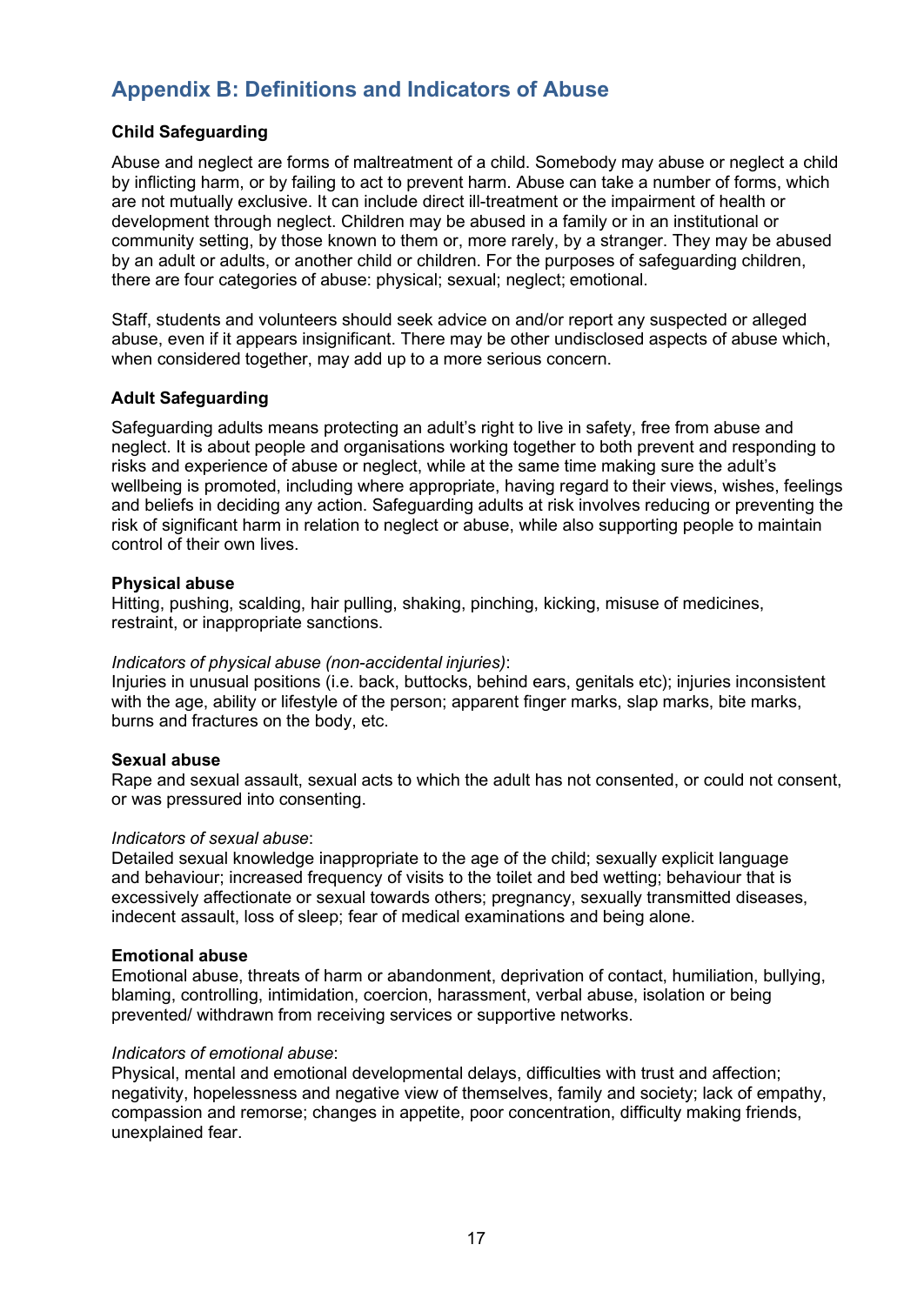#### **Neglect**

Not meeting appropriate medical or physical care needs, or withholding the necessities of life such as food, heating and medicines which causes the person to suffer.

#### *Indicators of neglect*:

Failure to thrive and poor hygiene; constant hunger, tiredness and malnutrition; frequent accidental injuries, illnesses and untreated medical problems; developmental delays, poor state of clothing and low self-esteem; treated differently to others by their carer.

#### **Self-Neglect**

Self-neglect covers a wide range of behaviour with a person failing to care for their personal hygiene, health or surroundings.

#### *Indicators of self-neglect*:

Very poor personal hygiene; lack of essential food, clothing or shelter; malnutrition and/or dehydration; neglecting household maintenance; collecting a large number of animals in inappropriate conditions; non-compliance with health or care services; inability or unwillingness to take medication or treat illness or injury.

#### **Financial abuse**

Theft, fraud, exploitation, pressure in connection with wills, property or inheritance or financial transactions, or the misuse or misappropriation of property, possessions or benefits.

#### *Indicators of financial abuse*:

Unexplained sudden inability to pay bills or maintain lifestyle; unusual or inappropriate bank account activity; withholding money; recent change of deeds or title of property; unusual interest shown by family or others in the individual's assets; the person managing financial affairs is evasive or uncooperative; fraud or intimidation in connection with wills and property.

#### **Discriminatory Abuse**

Any abuse or harassment because of a person's race, gender, sexuality, disability or age.

#### *Indicators of discriminatory abuse*:

Lack of respect shown to an individual; signs of a sub-standard service offered to an individual; repeated exclusion from rights afforded to citizens such as health, education, employment, criminal justice and civic status.

#### **Institutional/Organisational Abuse**

Abuse as a result of persistently poor care or a rigid and oppressive regime.

#### *Indicators of institutional/organisational abuse*:

Repeated failures on the part of an organisation, despite warnings and agreement to improve; routine acceptance of poor practice; lack of individual care plans; inappropriate physical intervention.

#### **An act of abuse can often fall under more than one type of abuse.**

**The University recognises a broad range of safeguarding responsibilities, including abuse as defined above, but also in relation to matters such as preventing radicalisation.**